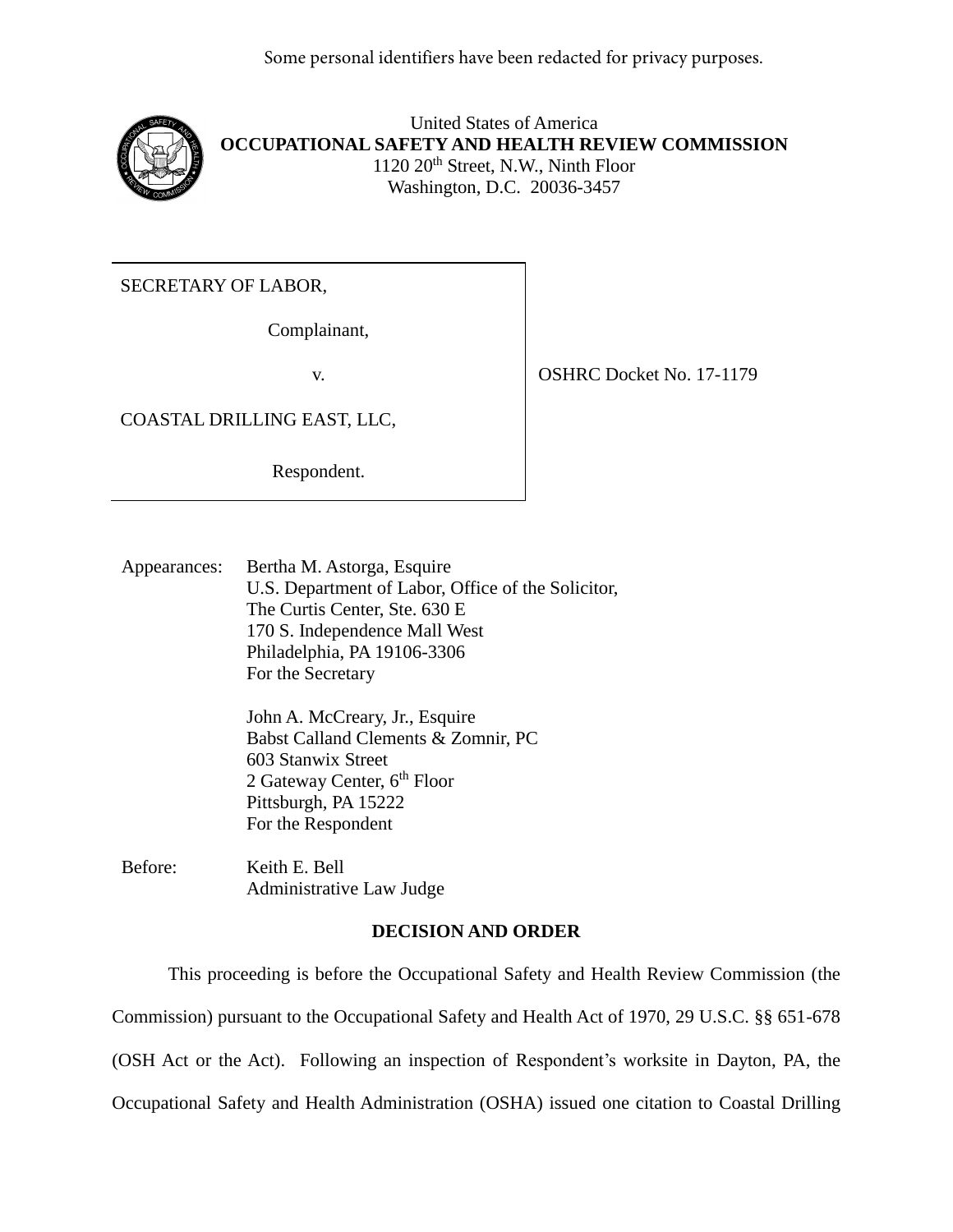East, LLC (Coastal or Respondent), alleging a "serious" violation of section 5(a)(1) (general duty clause) of the OSH Act. Coastal filed a timely notice of contest, bringing this matter before the Commission. A hearing was held in Pittsburgh, Pennsylvania on May 1, 2018. The parties each filed a post-hearing brief. For the reasons set forth below, Citation 1, Item 1 is AFFIRMED.

# **JURISDICTION**

Based upon the record, the undersigned finds that, at all relevant times, Coastal was engaged in a business affecting commerce and was an employer within the meaning of sections 3(3) and 3(5) of the Act. Answer at  $\P$  III & IV; JX-1, Stip. Legal Issues  $\P$  2. The parties have stipulated, and evidence supports a finding, that the Commission has jurisdiction over the parties and subject matter in this case. JX-1, Stip. Legal Issues ¶ 1.

# **STIPULATED FACTS**

Prior to the hearing, the parties stipulated the following facts  $(JX-1)$ :

- 1. On April 26, 2017, an accident occurred on a Walker Neer C25 rig, also identified as Rig #243, which resulted in the amputation of [redacted]'s finger. [redacted] was an employee of Respondent at the time of the accident.
- 2. Respondent owned the Walker Neer C25 rig, Rig #243, where the April 26, 2017 accident occurred.
- 3. On April 26, 2017, [redacted], an employee of Respondent, was a service rig hand working on Rig #243.
- 4. On April 26, 2017, Dave Vickers, an employee of Respondent, was a rig operator and supervisor working on Rig #243.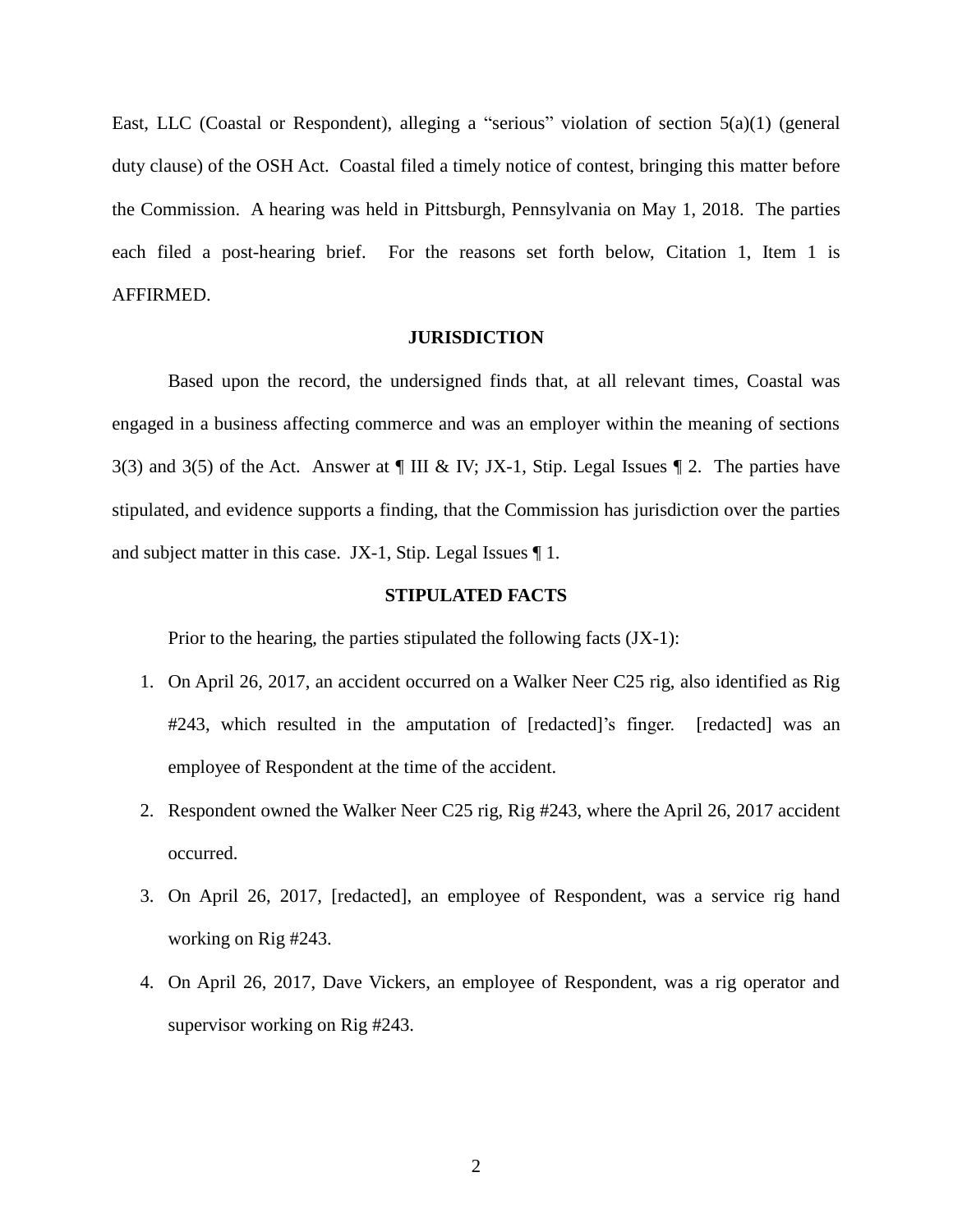- 5. On April 26, 2017, [redacted] was in the process of changing out the slip bodies on the slips, which were installed under the rig's elevators.
- 6. On April 26, 2017, [redacted] sustained a crushing injury to his left ring finger when a pipe and plate suspended from the rig's elevators drifted downward, struck the top of the slip bodies that [redacted] was changing and caused the slip bodies to crush [redacted]'s finger.
- 7. As a result of the April 26, 2017, accident, [redacted]'s left ring finger was amputated.
- 8. On April 26, 2017 immediately before the accident, Dave Vickers was operating the rig controls and left the rig controls to assist [redacted] but did not secure the drawworks brake before leaving the controls.
- 9. Respondent did not formally discipline any employees as a result of this accident on April 26, 2017.
- 10. Respondent provided no training related to the operation of the drawworks to the rig operator prior to the accident on April 26, 2017.
- 11. The operator of the Walker Neer C25A rig involved in the subject Citation, David Vickers, was hired by Respondent in March 2016.
- 12. Respondent did not have any operating procedures, guidelines, work rules or policies that specifically addressed the operation of the drawworks.

#### **STIPULATED LEGAL ISSUES**

Prior to the hearing, the parties stipulated the following legal issues  $(JX-1)$ :

1. The Review Commission has jurisdiction in this proceeding pursuant to  $\S$  10(c) of the OSH Act, 29 U.S.C. § 659 (c)*.*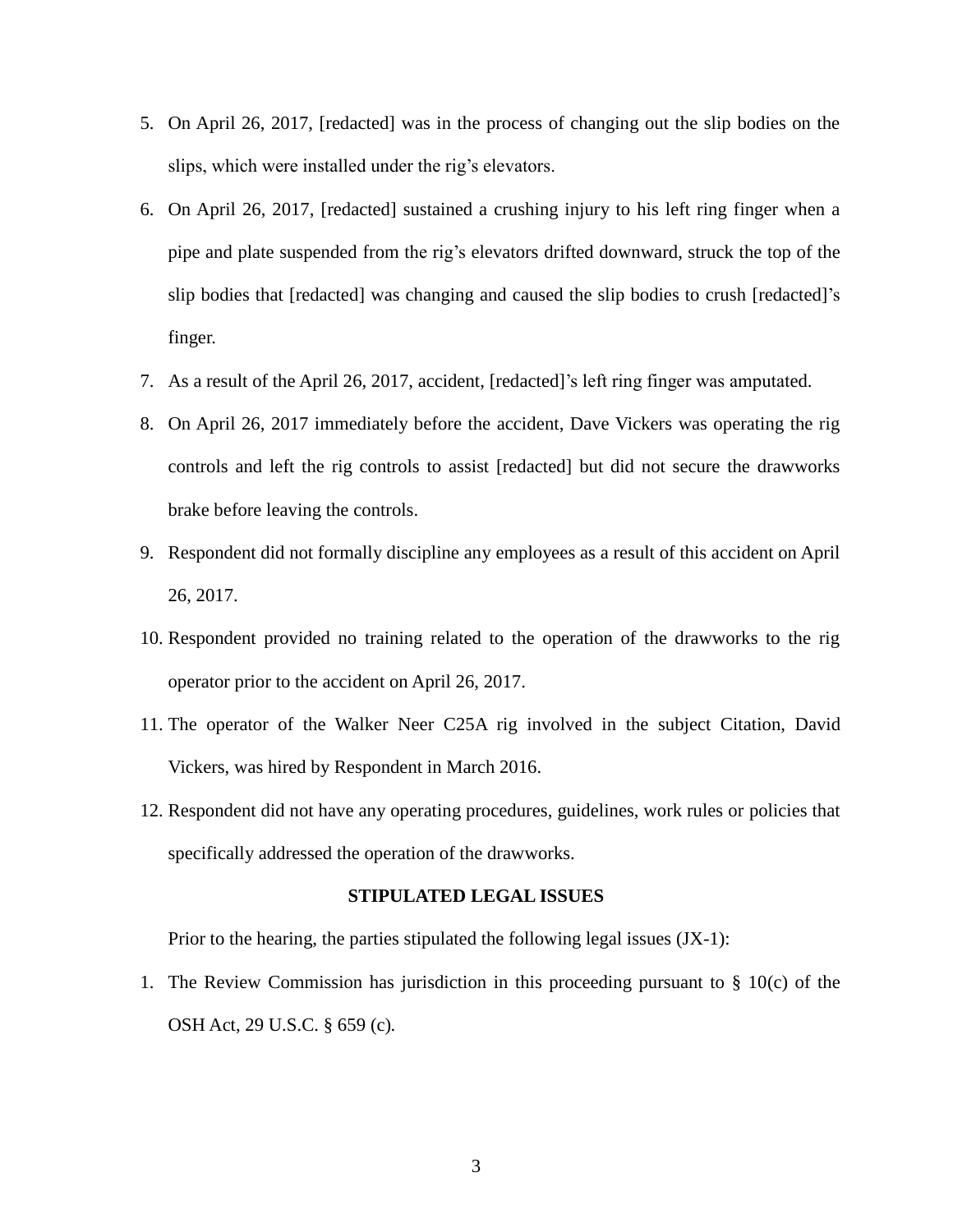- 2. Respondent is an employer engaged in business affecting commerce within the meaning of sections 3(3) and 3(5) of the OSH Act, 29 U.S.C. §§ 652(3), (5).
- 3. Leaving the rig controls without securing the brake handle can create a hazardous condition that is likely to cause serious physical harm or death.
- 4. Respondent recognized the crushing hazard created by leaving the rig controls without securing the brake handle prior to the April 26, 2017 accident.

# **BACKGROUND**

# *The Accident*

On April 26, 2017, an accident occurred on a Walker Neer C26 rig (also identified at rig #243) owned by Respondent, Coastal Drilling East. [redacted], an employee of Coastal, was attempting to change out the slip bodies which were installed under the rig's elevators. [redacted] was struggling with a bolt when his Supervisor, Dave Vickers, came to assist him. GX-4, at 1. Dave Vickers had been operating the rig controls and forgot to secure the drawworks brake before leaving the controls to assist [redacted]. GX-4 at 3. Shortly after Mr. Vickers arrived to help Mr. [redacted] with the bolt, a pipe and plate that were suspended from the rig's elevators drifted downward, struck the top of the slip bodies that [redacted] was changing and caused the slip to crush his finger. GX-4 at 2. As a result, [redacted]'s left ring finger was crushed and, subsequently, had to be amputated.

The injured employee, [redacted], worked in the Wells Service Division of Coastal. The main business of the Wells Service Division is plugging abandoned and active oil wells. Tr. 161.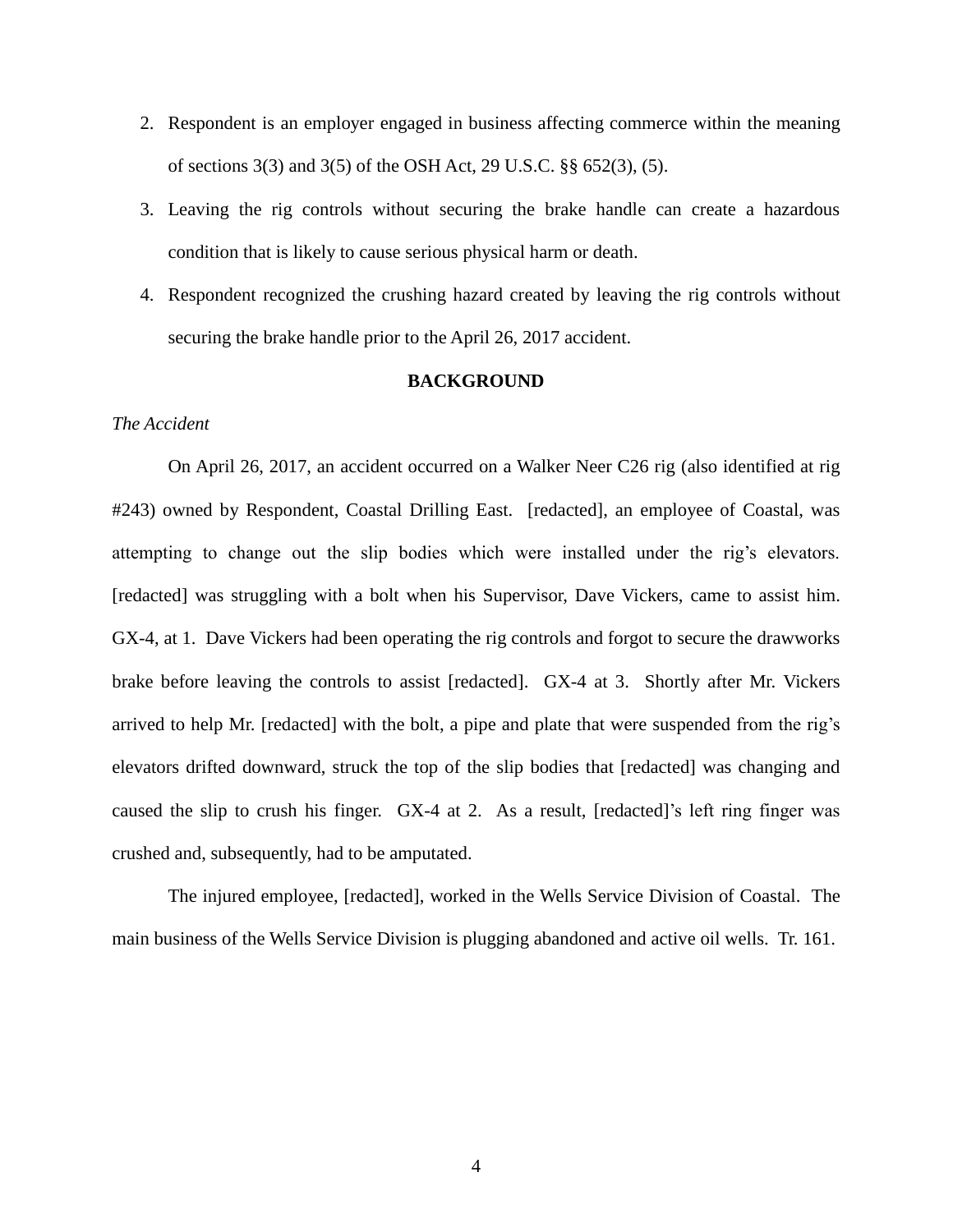### *The Inspection*

OSHA was notified of an injury at Respondent's worksite that resulted in an amputation. Tr. 31. Compliance Officer (CO) Kathleen Clugston was assigned to conduct an inspection of this worksite and did so on May 2, 2017 Tr. 31. Upon her arrival, CO Clugston met with Dave Vickers, conducted an opening conference, took photos (GX-3  $\&$  4), and interviewed other Coastal employees. Tr. 31. From her inspection, CO Clugston learned that the injured employee was attempting to remove a slip guide from a slip body underneath a suspended load and was having difficulty. Tr. 32. CO Clugston also learned that a slip is a device that holds a pipe in place, so another piece can be screwed onto it and prevent it from falling into the well. Tr. 32; CX-4 at 1.

#### *Expert Witness*

 $\overline{a}$ 

At the hearing, the Secretary tendered Mr. Gregory Milford, without objection, as an expert witness to provide an opinion on the hazards and the means of abating hazards related to the operation of the service rig workover unit at issue in this case. Tr. 128-29. Counsel for Respondent stipulated to Mr. Milford's qualifications as an expert. Tr. 119. Based on his qualifications and experience, the undersigned allowed him to testify as an expert witness.<sup>1</sup> JX-2; Tr. 121-23.

Mr. Milford based his testimony, conclusions, and opinions on his review of the following: (1) company safety program; (2) the investigative report; (3) depositions; and (4)

 $<sup>1</sup>$  Federal Rule of Evidence 702 provides:</sup>

A witness who is qualified as an expert by knowledge, skill, experience, training, or education may testify in the form of an opinion or otherwise if: **(a)** the expert's scientific, technical, or other specialized knowledge will help the trier of fact to understand the evidence or to determine a fact in issue; **(b)** the testimony is based on sufficient facts or data; **(c)** the testimony is the product of reliable principles and methods; and **(d)** the expert has reliably applied the principles and methods to the facts of the case.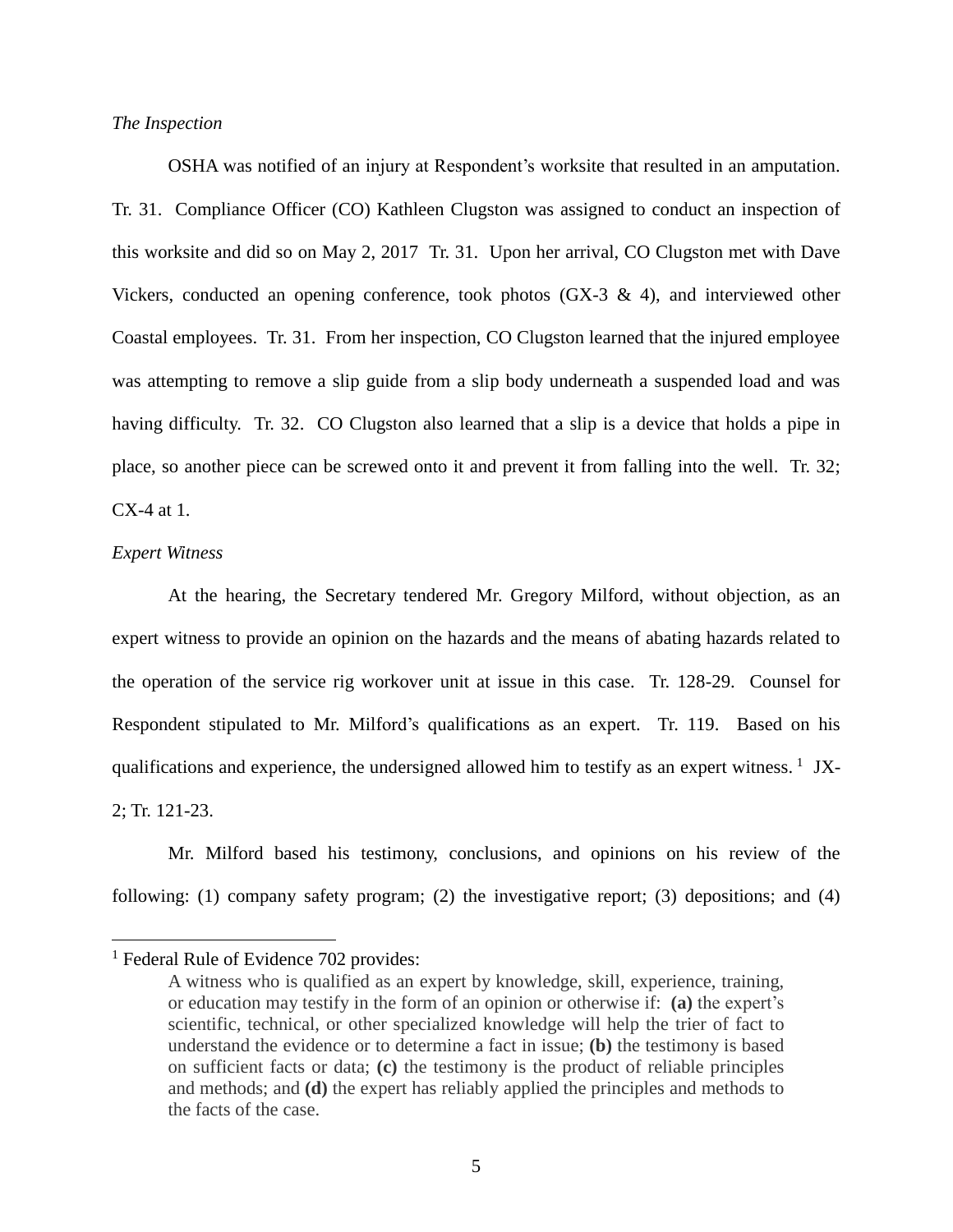photographs. Tr. 132. Mr. Milford opined that employees working under a suspended load are exposed to crushing and/or caught between hazards. Tr. 132. Regarding abatement, Mr. Milford opined that Respondent needs to develop standard operating procedures (SOPs) for leaving the panel/controls without securing the brake. These SOPs could involve training employees to secure the brake, observing employees while they perform the task in order to evaluate their knowledge and understanding of the procedure. Tr. 133. According to Mr. Milford, these SOPs should be consistent with the API Section 9.4.4. although they might differ from rig to rig.<sup>2</sup> Tr. 134. As an example of why the SOP might differ depending on the rig, Mr. Milford pointed out that some rigs might be equipped with a brake handle while others might have a switch. Tr. 135. Mr. Milford found that Respondent did not have such an SOP neither did it have adequate training.<sup>3</sup> Tr. 136. Mr. Milford testified that Respondent's analysis of the root cause of the accident was inadequate because it did not identify a policy or procedure that was violated. Tr. 141. Moreover, Mr. Milford concluded that Respondent had policies, such as drug and alcohol testing, that were not always enforced. Tr. 137.

On cross-examination, Mr. Milford conceded that he never operated a well-service rig. Tr. 144. He also conceded that he wasn't aware of any studies supporting the position that having an SOP is better than on the job experience for ensuring safe operations. Tr. 147-48. Mr. Milford was aware of Mr. Vickers' testimony that he simply forgot to chain the brake down. Tr. 149. Also, Mr. Milford testified that he believed that Mr. Vickers knew how to secure the brake but that it is not good practice to solely rely on an employee's prior experience to determine his/her competency given the differences between workplaces. Tr. 150, 156. Finally, Mr.

<sup>&</sup>lt;sup>2</sup> API Section 9.4.4 refers to the American Petroleum Institute, Recommended Practice for Occupational Safety for Oil and Gas Well Drilling and Servicing Operations that requires the brake of a drawworks to be secured before an operator leaves it unattended.

<sup>&</sup>lt;sup>3</sup> Respondent was not cited for a training violation.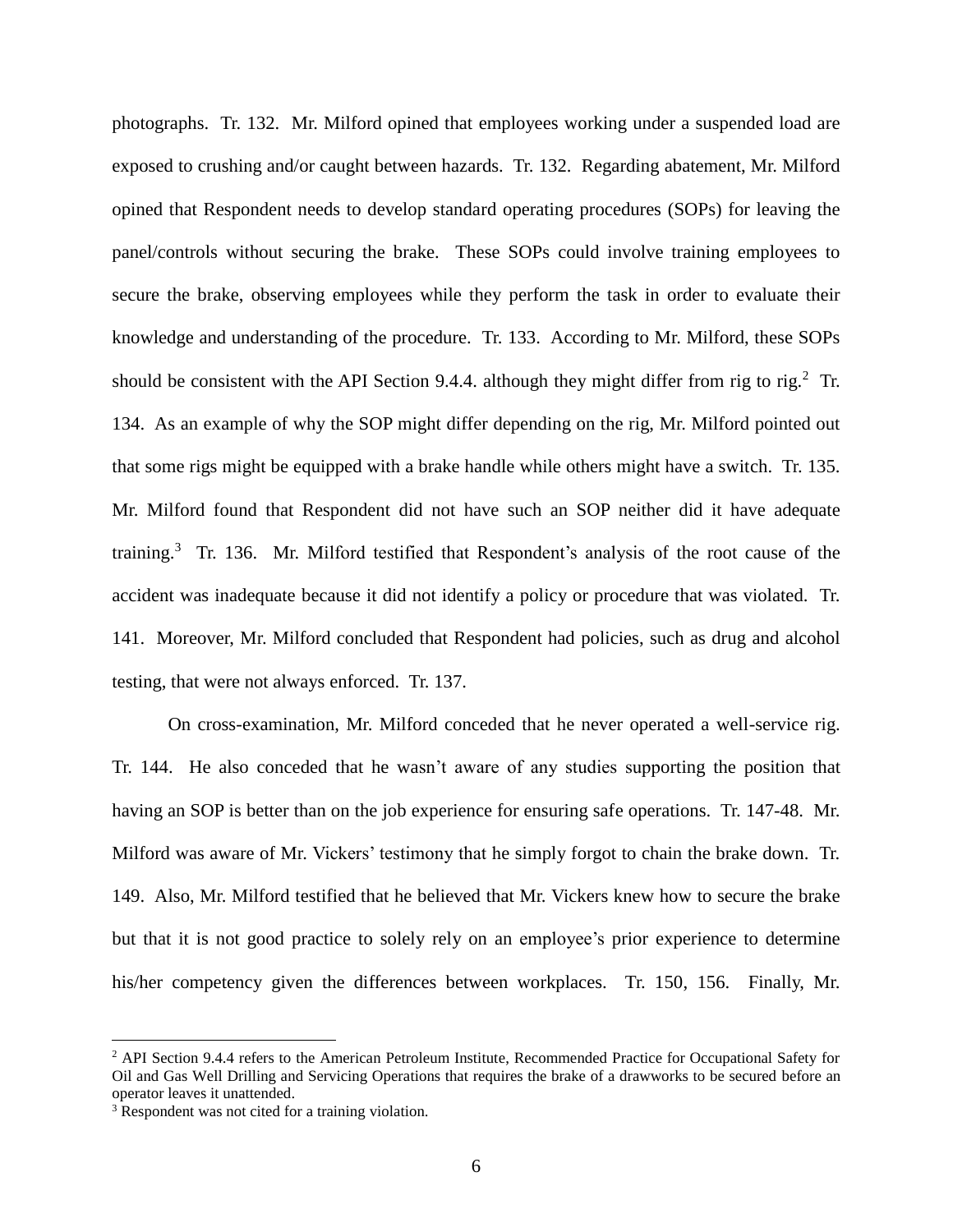Milford testified that it is not possible to eliminate working under a suspended load when working on a rig. Tr. 151. However, Mr. Milford opined that the development and implementation of an SOP could eliminate or substantially reduce the risk of injury to employees. Tr. 136.

In *Daubert v. Merrell Dow Pharmaceuticals, Inc.*, 509 U.S. 579, 589 (1993), the Court held that a judge serves as a "gatekeeper" to "ensure that any and all scientific testimony or evidence admitted is not only relevant, but reliable". The "gatekeeper" function identified in the *Daubert* decision was subsequently extended to apply to all expert testimony included nonscientific. *See Kumho Tire Co. v. Carmichael*, 526 U.S. 137, 149 (1999). The undersigned finds Mr. Milford's testimony useful in that it identifies a means of implementing and reinforcing the industry standard (API 9.4.4) cited by the Secretary. The undersigned also finds that Mr. Milford's testimony is based on sufficient facts surrounding this case. Further, the undersigned finds that Mr. Milford's testimony is reliable in that it was drawn from his reservoir of work experience in the development and implementation of safety and health programs for the oil and gas industry, his familiarity with rigs, and has been reliably applied to the facts of this case. Based on the foregoing, the undersigned gives considerable weight to the testimony of Mr. Gregory Milford.

#### *Lay Witnesses*

 $\overline{a}$ 

At the hearing, four (4) lay witnesses testified: (1) Kathleen Clugston; (2) [redacted]; (3) Dave Vickers; and (4) Kevin Wright.<sup>4</sup>

Kathleen Clugston has worked for OSHA for over 30 years and has been a safety specialist for 18 of those years. In that role, Ms. Clugston conducts safety inspections. Tr. 29.

<sup>4</sup> All four lay witnesses testified during the Secretary's case-in-chief. Messrs. Dave Vickers and Kevin Wright also testified during Respondent's case-in-chief.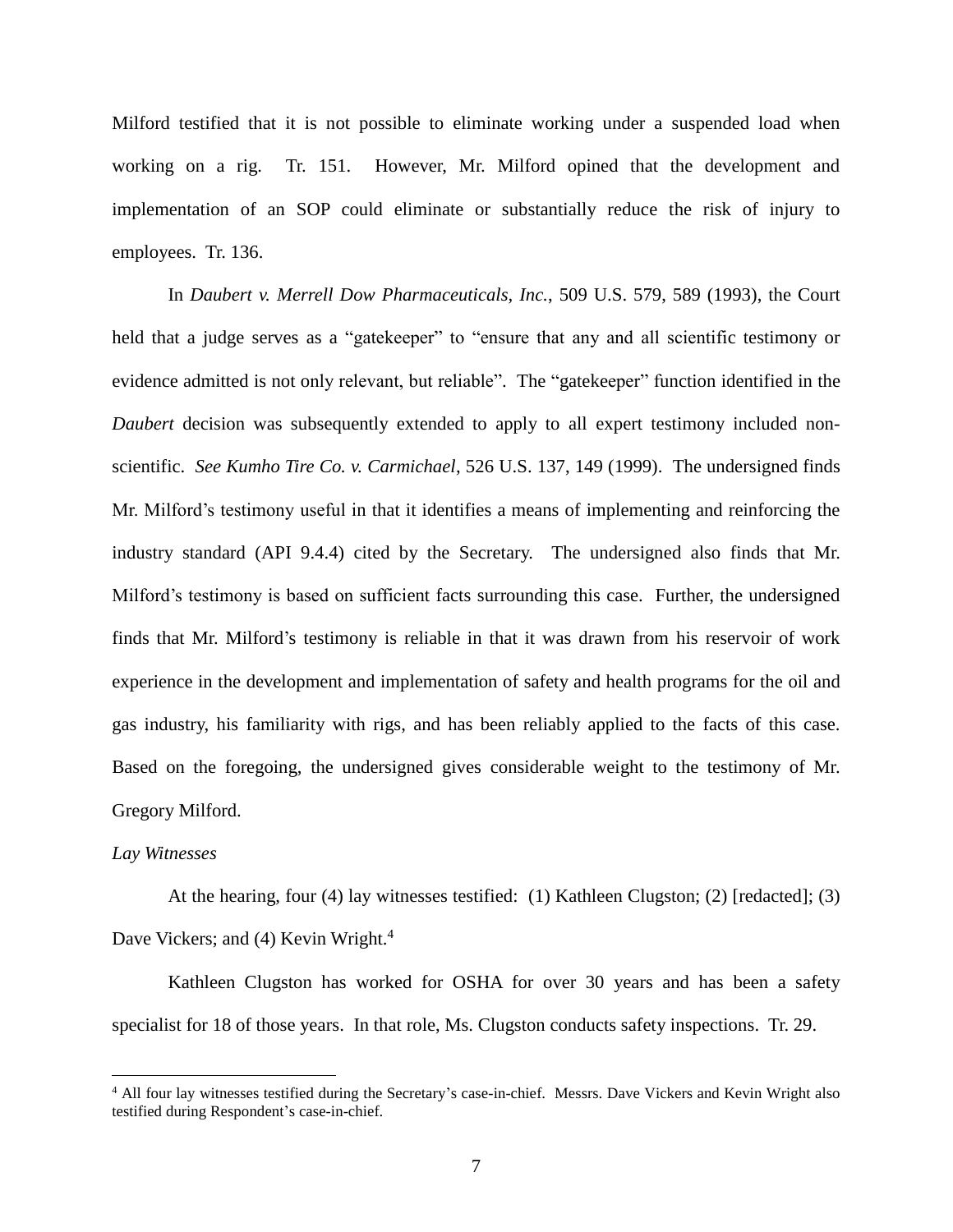[redacted] is employed by Coastal Drilling East since December 2016, as a rig hand/laborer. Tr. 57. He services the rig, changes oil, fills the rig, works on the gas well running tongs/elevators etc. On April 26, 2017, [redacted] was a service rig hand working on Rig #243. JX-1, Stip. Fact #3.

Dave Vickers is employed by Coastal Drilling East. Tr. 82. He has been working for Coastal for over two (2) years starting in March 2016. Mr. Vickers works as rig operator/supervisor. His duties are to oversee men, equipment, rigs, make sure guys work in a safe manner, and ensure that the rig is maintained properly. Tr. 83. On April 26, 2017, Dave Vickers was a rig operator and supervisor working on Rig #243. JX-1, Stip. Fact #4.

Kevin Wright has been employed by Coastal Drilling East as a Division Manager for over 11 years. He manages the Well Service Division which is primarily responsible for plugging abandoned oil and gas wells for coal companies and oil & gas companies. Tr. 104. Mr. Wright's responsibilities include acquiring work, hiring employees, and workplace safety. Tr. 105.

#### **DISCUSSION**

The Secretary alleges that Respondent violated section  $5(a)(1)$  of the Act. In the serious citation at issue, Item 1 specifically, the Secretary alleges that Walker Neer C25 rig, 785 State Route 1018, Dayton, PA: On or about April 26, 2017, the drawworks brake, while holding a suspended pipe section and not under the control of the equipment operator, was not secured, drifted downward crushing an employee's finger resulting in an amputation.

The Secretary further alleges that:

A feasible and acceptable method of abatement is to follow the American Petroleum Institute [API], Recommended Practice for Occupational Safety for Oil and Gas Well Drilling and Servicing Operations, 54, Third Edition, Reaffirmed, March 2007 Section 9.4.4 that reads: The equipment operator shall not leave the drawworks brake without tying down the brake or securing it with a catch lock, unless the drawworks is equipped with an automatic driller.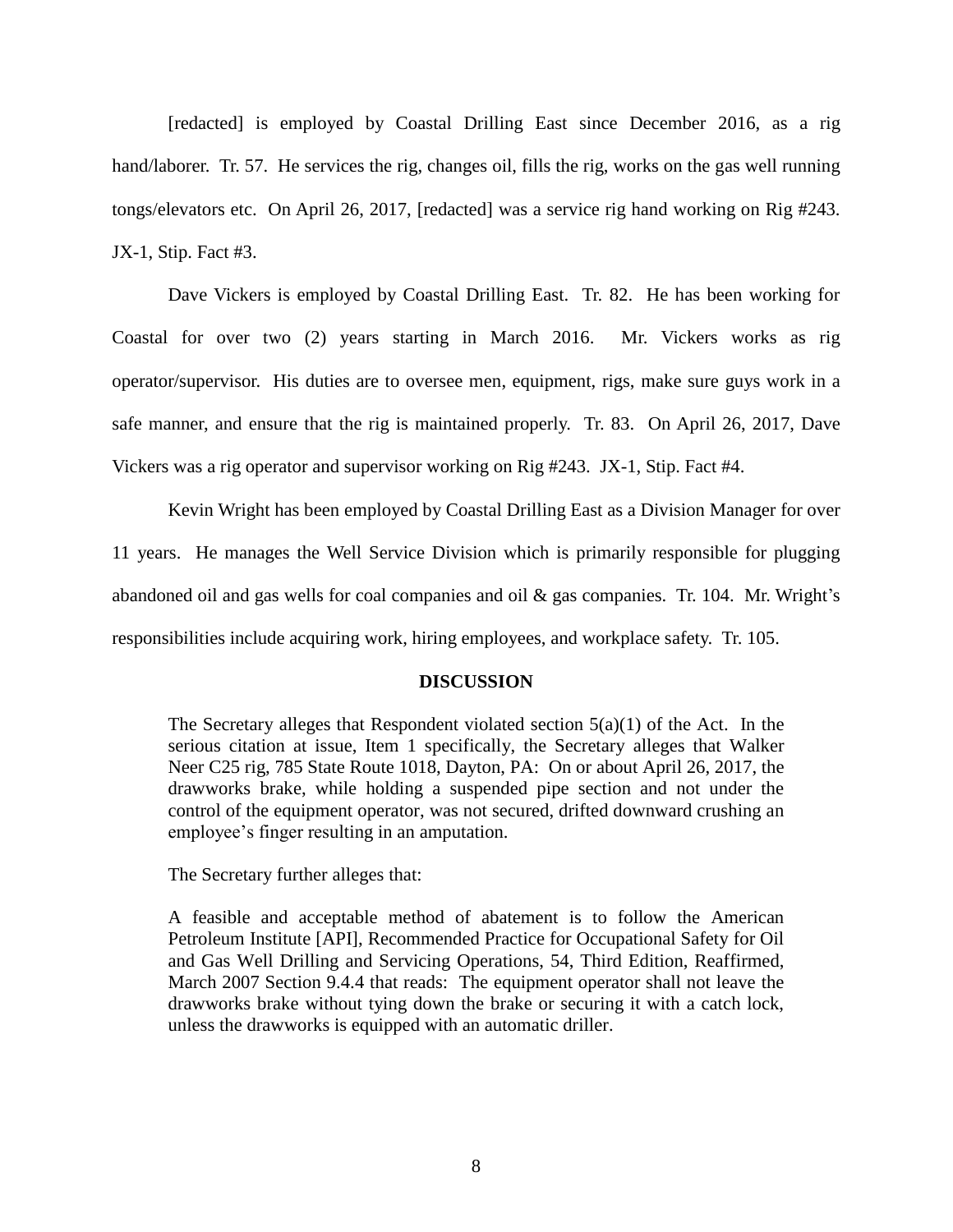The OSH Act's General Duty Clause requires an employer to "furnish to each of his employees employment and a place of employment which are free from recognized hazards that are causing or likely to cause death or serious physical injury to his employees". 29 U.S.C.  $§ 654(a)(1).$ 

To prove a violation of the general duty clause, the Secretary has the burden to establish that "a condition or activity in the workplace presented a hazard, that the employer or its industry recognized this hazard, that the hazard was likely to cause death or serious physical harm, and that a feasible and effective means existed to eliminate or materially reduce the hazard." *Arcadian Corp.*, 20 BNA OSHC 2001, 2007 (No. 93-0628, 2004) citing *Pelron Corp.*, 12 BNA OSHC 1833, 1835 (No. 82-388, 1986).

Respondent admits many of the elements of the Secretary's general duty clause violation claim. The crux of Respondent's defense is that abatement of the cited condition is infeasible, and the violation was the result of unpreventable employee misconduct that it characterizes as "idiosyncratic". Resp't Br. 5-12.

#### *Nature of the Hazard*

"A hazard must be defined in a way that apprises the employer of its obligations and identifies conditions or practices over which the employer can reasonably be expected to exercise control." *Arcadian*, 20 BNA OSHC at 2007. The Commission may define the hazard itself when the Secretary's definition is so broad or generic that it fails to meet the requirements of this definition. *Davey Tree Expert Co.*, 11 BNA OSHC 1898, 1899 (No. 77-2350, 1984). The hazard must be defined "in terms of the physical agents that could injure employees rather than the means of abatement." *Chevron Oil Co.*, 11 BNA OSHC 1329, 1331 n.6 (No. 10799, 1983); see *Morrison-Knudsen Co./Yonkers Contracting Co*., 16 BNA OSHC 1105, 1121 (No. 88-572,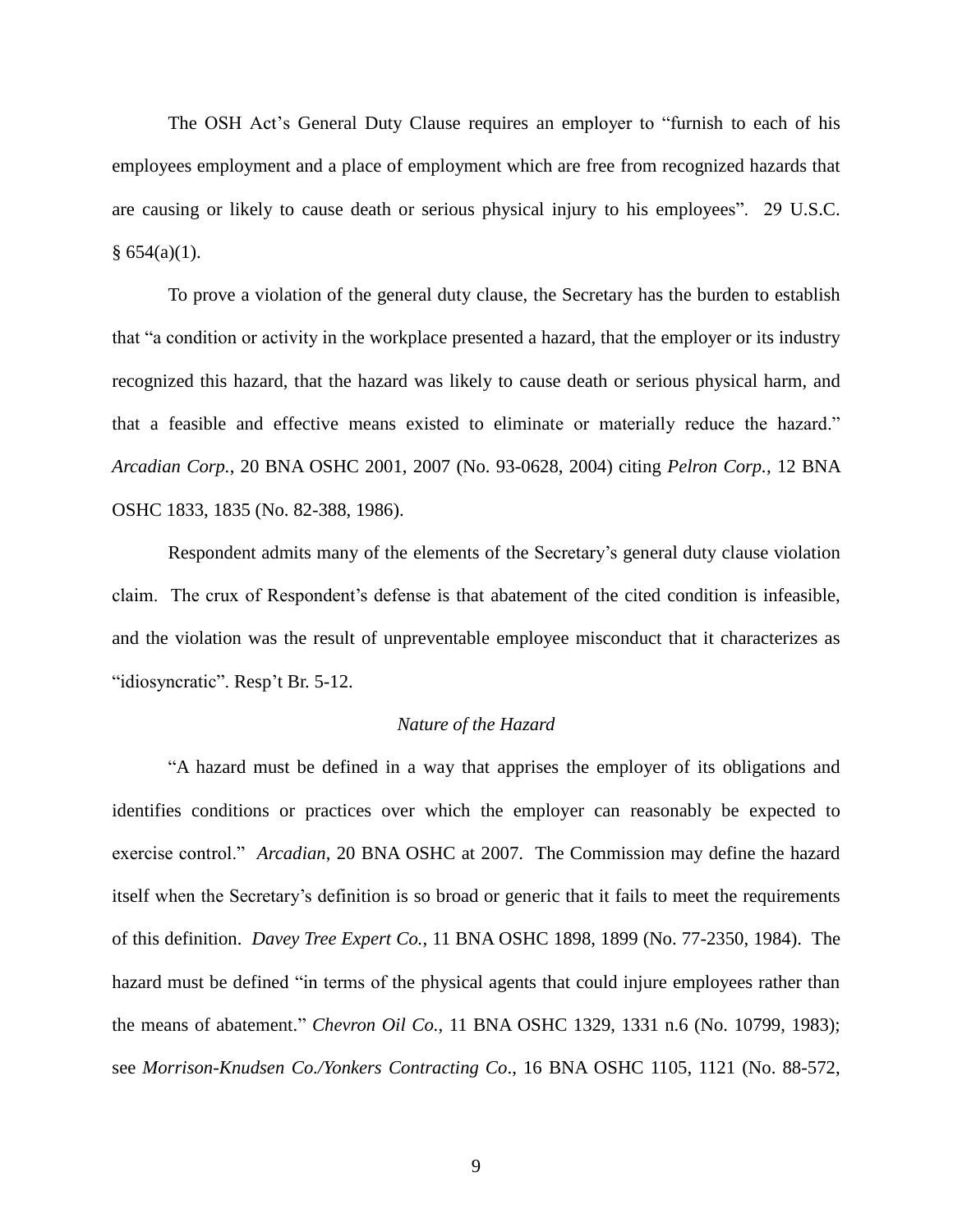1993) (hazard is not absence of abatement method). Here, the Citation and testimony of CO Clugston identify the hazard as a crushing hazard created by putting an employee between a pinch point with a suspended load in position and an operator who left the brake unsecured thereby allowing the pipe to come down on exposed employee. GX-1; Tr. 42. The Secretary's characterization of the hazard is supported by the evidence of record. The injured employee, [redacted], testified that he was working on changing out the slips when the accident occurred. Tr. 59-60. He was struggling with a bolt when his supervisor, Dave Vickers, came to help him and before he knew it, the slips were down over his finger. *Id*. Mr. Vickers gave the same account. Tr. 88-89.

#### *Recognition of the Hazard*

"The question of whether a hazard is recognized goes to the knowledge of the employer, or if he lacks actual knowledge, to the standard of knowledge in the industry - an objective test." *Cont'l Oil Co. v. OSHRC*, 630 F.2d 446, 448 (6th Cir. 1980). Whether a work condition is recognized as a hazard is a question of fact. *See Mo. Basin Well Serv., Inc.*, 26 BNA OSHC 2314, 2317 (No. 13-1817, 2018). Here, Respondent admits that it recognized the crushing hazard created by leaving the rig controls without securing the brake handle prior to the April 26, 2017, accident. JX-1, Stip. Legal Issue #4. On April 26, 2017, Dave Vickers was operating the rig controls and left the rig controls without securing the drawworks brake. JX-1, Stip. Fact #8. At that time, Dave Vickers was the rig operator and supervisor on Rig #243 where the accident occurred. JX-1, Stip. Fact #4. It is settled law that "knowledge can be imputed to the cited employer through its supervisory employee." *Access Equip. Sys., Inc.*, 18 BNA OSHC 1718, 1726 (No. 95-1449, 1999). Coastal Division Manager, Kevin Wright testified that API Section 9.4.4 which requires that the drawworks brake be tied down or otherwise secured is industry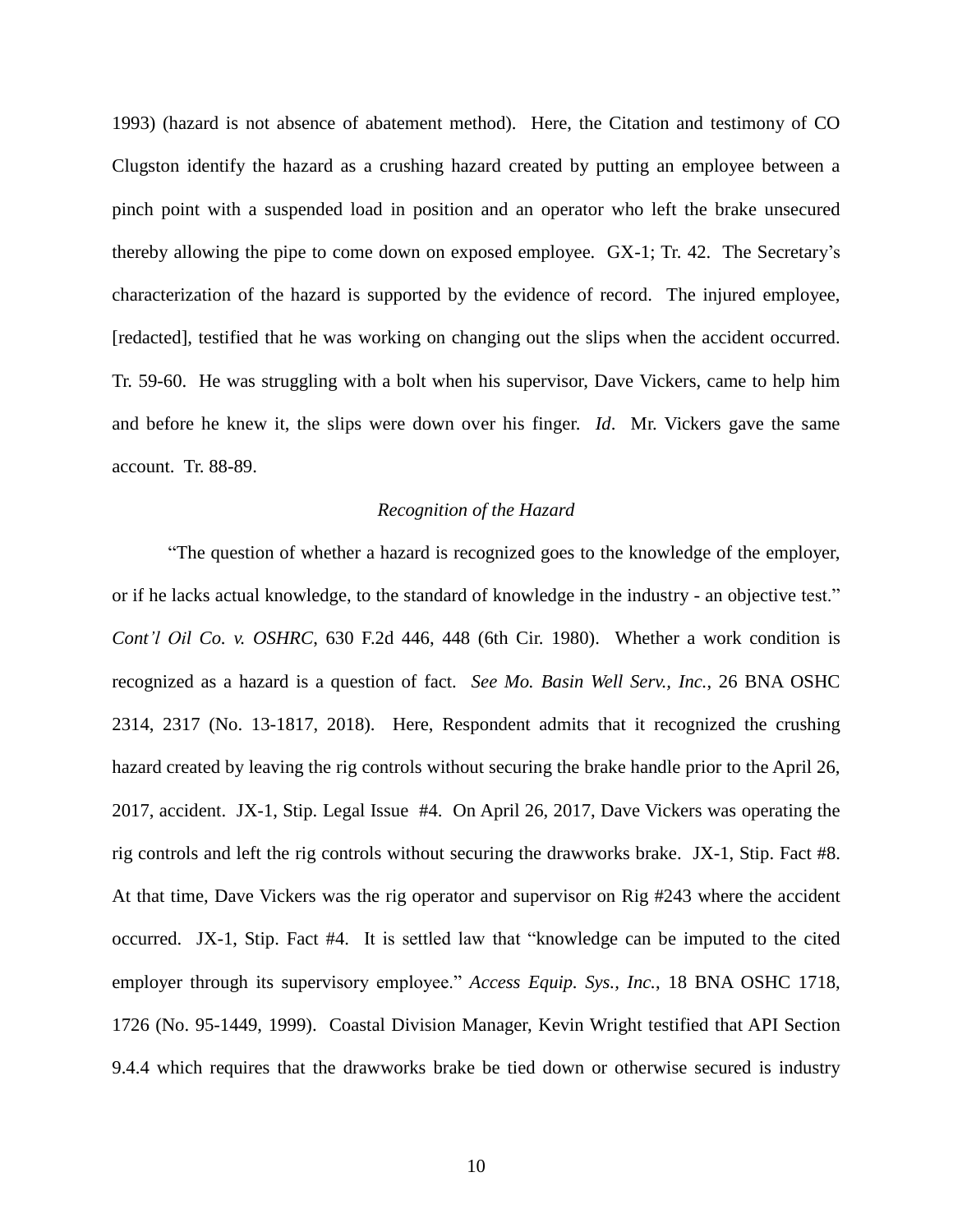standard. He further testified that it is a practice that is followed by Coastal Drilling and he would expect rig operators to follow it. Tr. 114. On the day of the accident, Supervisor, Dave Vickers participated in a "pre-job safety brief" that recognized, among other things, "pinch/crush points" as a hazard that can injure workers. RX-2. The evidence establishes that Respondent recognized the hazard and knowledge of the cited hazard is imputed to Respondent vis-a-vie Rig Supervisor, Dave Vickers.

#### *Likelihood of Harm*

Under the general duty clause, the Secretary must prove that the cited hazard is likely to cause death or serious physical injury to exposed employees. 29 U.S.C.  $\S$  654(a)(1). Respondent concedes that leaving the rig controls without securing the brake handle can create a hazardous condition that is likely to cause serious physical harm or death. JX-1, Stip Legal Issue #3. Here, the exposed employee, [redacted], sustained a crushing injury to his left ring finger when a pipe and plate suspended from the rig's elevators drifted downward, struck the top of the slip bodies that he was changing. JX-1, Stip. Fact #6. As a result of this accident, Mr. [redacted]'s left ring finger had to be amputated. JX-1, Stip. Fact #7. The evidence establishes that the cited hazardous condition is likely to cause death or, in this case, serious injury.

# *Feasibility of Abatement*

To establish the feasibility of a proposed abatement measure, the Secretary must "demonstrate both that the measure[] [is] capable of being put into effect and that [it] would be effective in materially reducing the incidence of the hazard." *Arcadian*, 20 BNA OSHC at 2011 (citing *Beverly Enters. Inc*., 19 BNA OSHC 1161, 1190 (No. 91-3344, 2000) (consolidated)). The Secretary need only show that the abatement method would materially reduce the hazard, not that it would eliminate the hazard. *Id*. (citing *Morrison-Knudsen*, 16 BNA OSHC at 1122).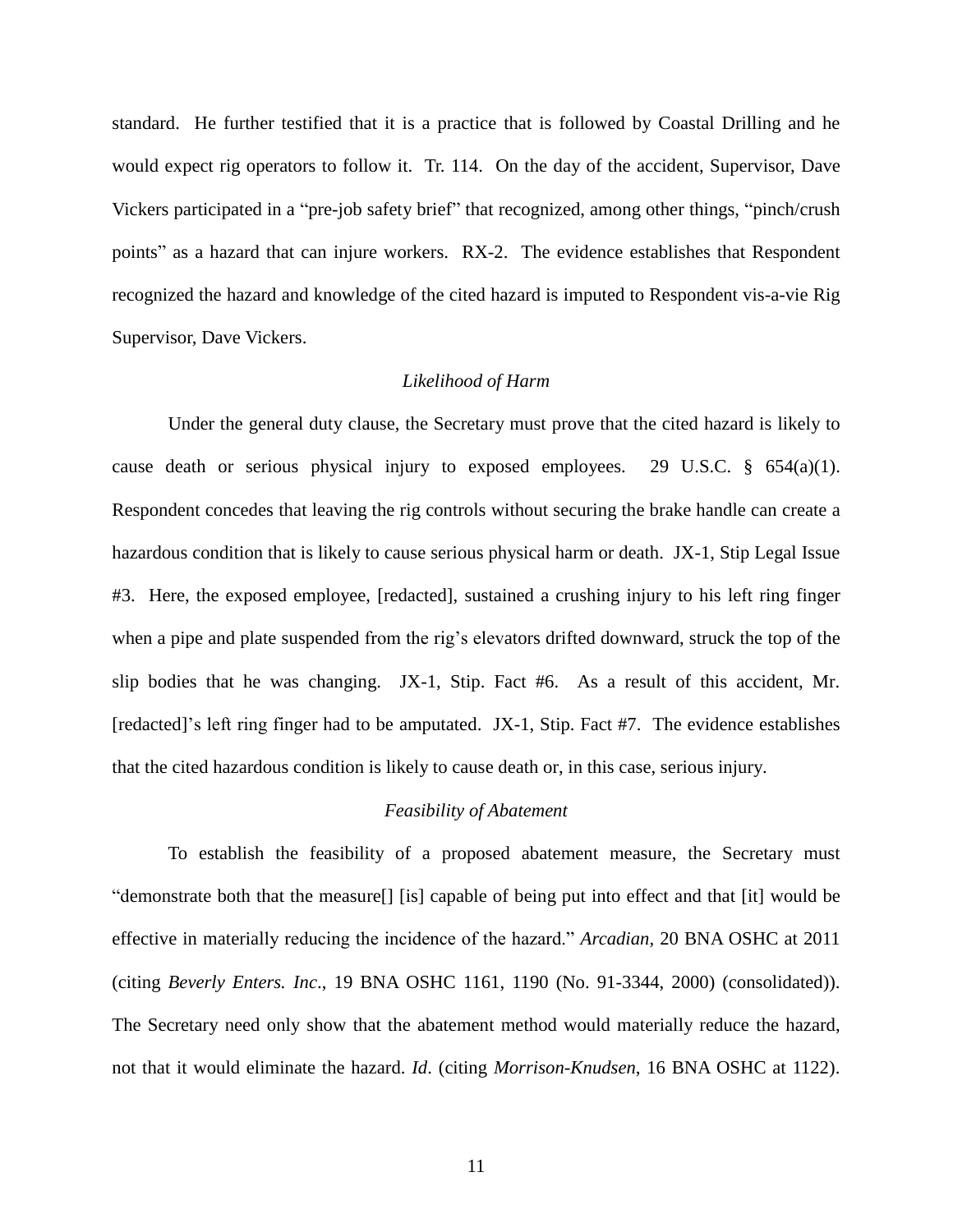Where an employer has undertaken measures to address the hazard, the Secretary must show that such measures were inadequate. *U.S. Postal Serv*., 21 BNA OSHC 1767, 1773-74 (No. 04-0316, 2006).

In his Citation, the Secretary states that:

A feasible and acceptable method of abatement is to follow the American Petroleum Institute Recommended Practice for Occupational Safety for Oil and Gas Well Drilling and Servicing Operations, 54, Third Edition, March 2007 Section 9.4.4 that reads: "The Equipment operator shall not leave the drawworks brake without trying down the brake or securing it with a catch lock, unless the drawworks is equipped with an automatic driller."

CX-1; CX-6 at 27-28.

As an initial matter, the Secretary's Citation does not state that his proposed method of abatement is the only acceptable one, but rather that it is "a" method which implies that there may be others. The evidence of record makes clear that API Section 9.4.4 is well-recognized as an industry standard that Coastal was already following. However, on the day of the accident, Dave Vickers forgot to secure the brake as required by API Section 9.4.4. Tr. 89.

The Secretary's expert witness, Gregory Milford, opined that Respondent needs to develop standard operating procedures for securing the brake before leaving the rig panel/controls. He testified that this could involve employee training that would allow for observation of the employee while he/she is performing the task for the purpose of evaluating knowledge and understanding of the procedure. Tr. 133. According to Mr. Milford, the development of a standard operating procedure in this case is consistent with API Section 9.4.4 which is the industry standard cited by the Secretary. Tr. 134. Finally, Mr. Milford contends that such a standard operating procedure would eliminate or substantially reduce the risk of employee injury. Tr. 136. Mr. Milford's assertion that the development of SOPs consistent with API Section 9.4.4 is reasonable in that it acknowledges the constant need for reinforcement of good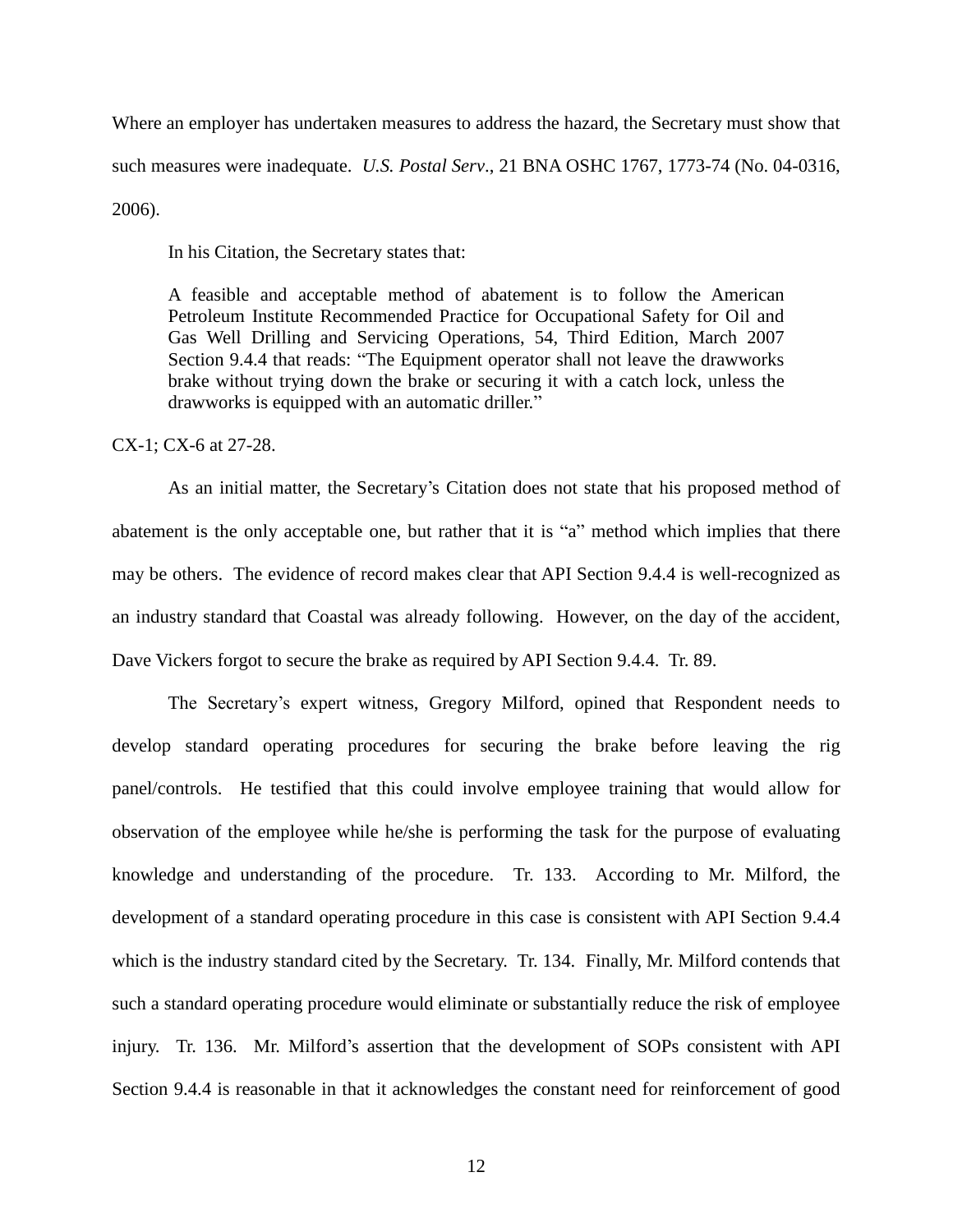safety practices, such as securing the drawworks brake, to overcome human error as much as possible. In this case, Respondent did not discipline Mr. Vickers following the accident. Tr. 98. Coastal management employee, Kevin Wright testified that, following an internal investigation into the April 26, 2017 accident, Mr. Vickers was reminded of his duty to chain the brake down. Tr. 118. The SOPs Gregory Milford suggested are in keeping with Respondent's approach, postaccident, of reminding Mr. Vickers to secure the brake because they simply reinforce that which he already knows.

Respondent argues that the abatement method proposed by the Secretary would not significantly reduce the hazard. Resp't Br. 6. So, in the aftermath of the accident, Dave Vickers and his crew developed an alternative means of abatement.

Although evidence of a "subsequent remedial measure" is generally not admissible, testimony of such a measure was admitted in this case without objection.<sup>5</sup> Evidence of "subsequent remedial measures" may be admitted for the purpose showing the feasibility of precautionary measures". Fed. R. Evid. 407; *SeaWorld of Florida, LLC v. Perez*, 748 F.3d 1202, 1215 (D.C. Cir. 2014). Also, The Commission has held that evidence of subsequent actions taken by an employer may establish the feasibility of precautionary measures, but not necessarily their utility in that the accident would have been prevented by prior action. *FMC Corp.*, 12 BNA OSHC 2008 (No. 83-488, 1986) (consolidated). [redacted] testified that, after the accident, they changed the procedure for changing slips. He also testified that, in his opinion, he would not

- culpable conduct;
- a defect in a product or its design; or
- a need for a warning or instruction.

<sup>5</sup> Federal Rule of Evidence 407 states:

<sup>[</sup>w]hen measures are taken that would have made an earlier injury or harm less likely to occur, evidence of the subsequent measures is not admissible to prove:

<sup>•</sup> negligence;

But the court may admit this evidence for another purpose, such as impeachment or  $-$  if disputed — proving ownership, control, or the feasibility of precautionary measures.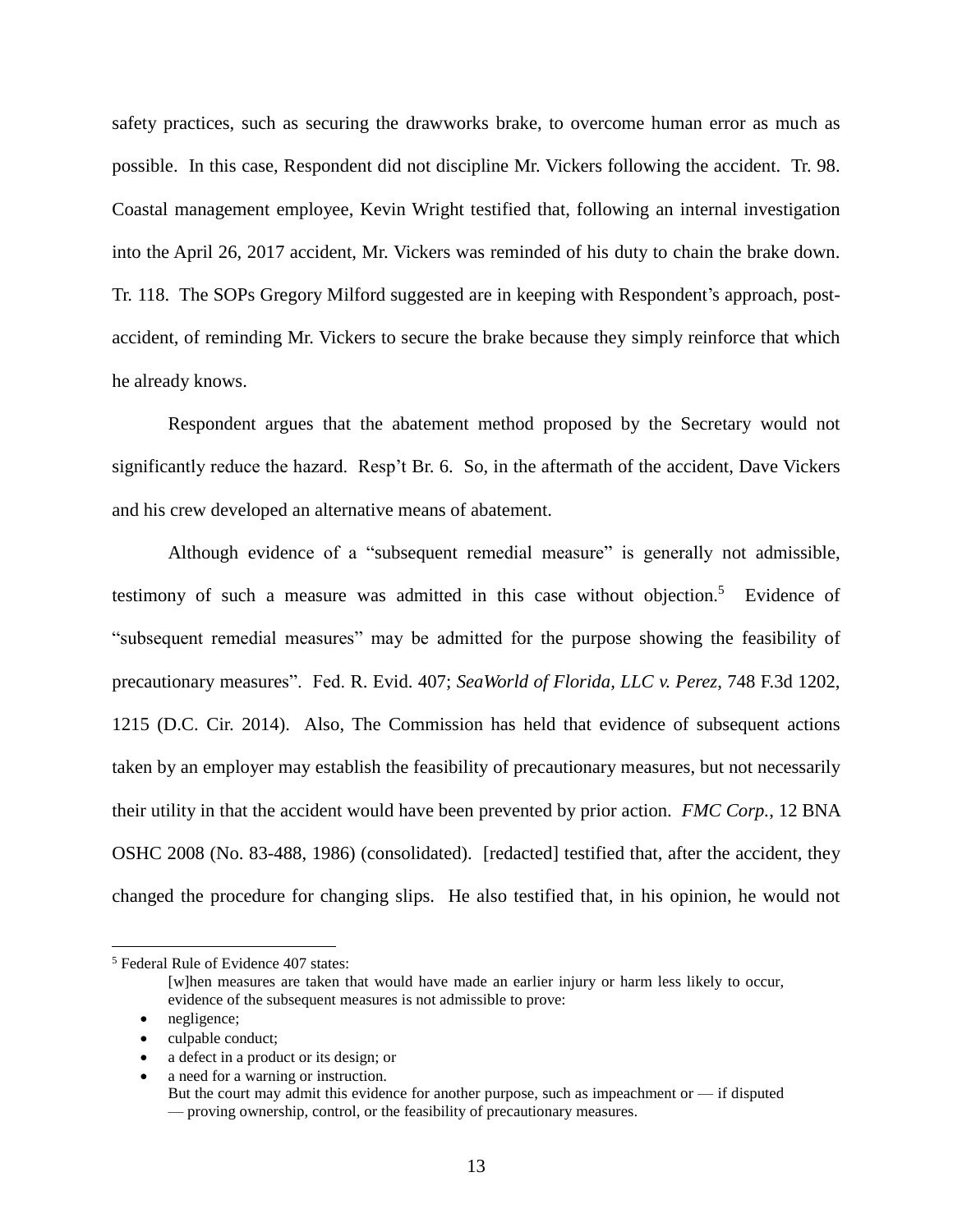have been injured on the day of the accident if they had been using this new procedure because he would have been further way from the well and suspended pipe. Tr. 80-81. According to Mr. Vickers, since the accident, rig hands are required to change the slips beside the well. Tr. 93. In his deposition, Mr. Vickers testified that he came up with the idea to change the location for changing the slips to the well as a matter of "common sense". Tr. 96-97. That Respondent chose an abatement method other than the one prescribed by the Secretary does not negate the feasibility of the Secretary's abatement method. The Commission has held that an "employer may use any method that renders its worksite free of the hazard and is not limited to those methods suggested by the Secretary". *Pepperidge Farm,* 17 BNA OSHC 1993, 2032 (No. 89- 265, 1997) quoting *Brown & Root, Inc., Power Plant Div.*, 8 BNA OSHC 2140, 2144 (No. 76- 1296, 1980). The Secretary need not prove that Respondent's alternative method of abatement is inadequate because it was implemented after the accident. Moreover, the record reflects that no precautionary measures were in place prior to the accident.

"The Secretary must specify the proposed abatement measures and demonstrate both that the measures are capable of being put into effect and that they would be effective in materially reducing the incidence of the hazard. The Secretary must also show that [his] proposed abatement measures are economically feasible." *Beverly*, 19 BNA OSHC at 1190. " 'Feasible' means economically and technologically capable of being done." *Id.* at 1191. It is on the Secretary to prove that this means of abatement would not "threaten the economic viability" of Respondent. *Nat'l Realty & Constr. Co.,* 489 F.2d 1257, 1266 n.37 (D.C. Cir. 1973). The Secretary's expert, Gregory Milford, did not testify about costs associated with developing SOPs to ensure compliance with API Section 9.4.4. However, it is reasonable to infer the cost of developing SOPs that include training and observation would be minimal, capable of being done,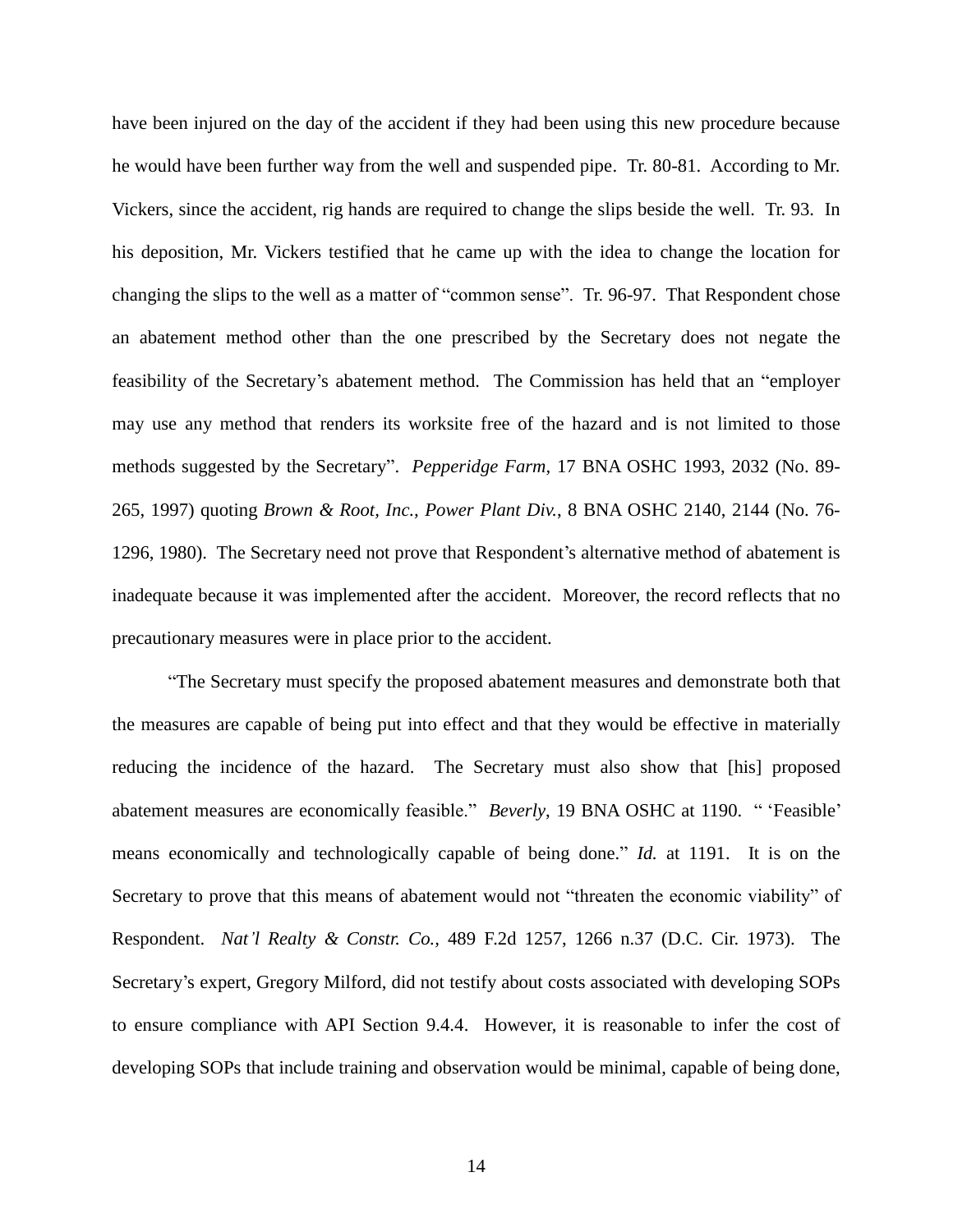and not at all threatening to the economic viability of Coastal. *See generally* 1 Jones on Evidence § 1.3 at 4 (6th ed. 1972) (drawing reasonable inferences from circumstantial evidence). The evidence establishes the feasibility of abatement in this case using either the method proposed by the Secretary, or the method put in place by Respondent after the accident.

# *Unpreventable Employee Misconduct Defense*

An employer may defend itself against the Secretary's allegation that it committed a violation by establishing the affirmative defense of unpreventable employee misconduct. To establish this defense, the employer is required to prove that "[1] it has established work rules designed to prevent the violation, [2] it has adequately communicated those rules to its employees, [3] it has taken steps to discover violations and [4] it has effectively enforced the rules when violations have been discovered." *Pa. Power & Light [Co. v. Occupational Safety](https://1.next.westlaw.com/Link/Document/FullText?findType=Y&serNum=1984130742&pubNum=0000350&originatingDoc=I431cdfabd1c711e4b86bd602cb8781fa&refType=RP&fi=co_pp_sp_350_358&originationContext=document&transitionType=DocumentItem&contextData=(sc.Search)#co_pp_sp_350_358) & Health Review Comm'n,* [737 F.2d 350, 358 \(3d Cir.](https://1.next.westlaw.com/Link/Document/FullText?findType=Y&serNum=1984130742&pubNum=0000350&originatingDoc=I431cdfabd1c711e4b86bd602cb8781fa&refType=RP&fi=co_pp_sp_350_358&originationContext=document&transitionType=DocumentItem&contextData=(sc.Search)#co_pp_sp_350_358) 1984) (emphasis omitted) (quoting *[Marson](https://1.next.westlaw.com/Link/Document/FullText?findType=Y&serNum=1982230952&pubNum=0003227&originatingDoc=I431cdfabd1c711e4b86bd602cb8781fa&refType=CA&originationContext=document&transitionType=DocumentItem&contextData=(sc.Search))  Corp.,* [10 BNA OSHC 1660, 1662](https://1.next.westlaw.com/Link/Document/FullText?findType=Y&serNum=1982230952&pubNum=0003227&originatingDoc=I431cdfabd1c711e4b86bd602cb8781fa&refType=CA&originationContext=document&transitionType=DocumentItem&contextData=(sc.Search)) (No. 78–3491, 1982).

In its Answer, Coastal asserted the affirmative defense of "unforeseeable employee misconduct" which the undersigned treats as "unpreventable" employee misconduct. Answer at ¶ 12. In its post-hearing brief, Coastal specifically alleges that the April 26, 2017, accident was caused by the idiosyncratic behavior of Mr. Vickers. Respt. Br. 9-10. When an employer's defense is that the hazard occurred as a result of unauthorized and idiosyncratic behavior by its employee, the issue of an employer's training and supervision of its employees automatically arises as part of the employer's showing that it took all feasible steps to avoid the occurrence of the hazard. *Gen. Dynamics Corp. v. O.S.H.R.C.*, 599 F.2d 453, 459 (1st Cir. 1979).

Respondent admitted that it did not have any operating procedures, guidelines, work rules or policies that specifically addressed the operation of the drawworks. JX-1, Stip. Fact #12.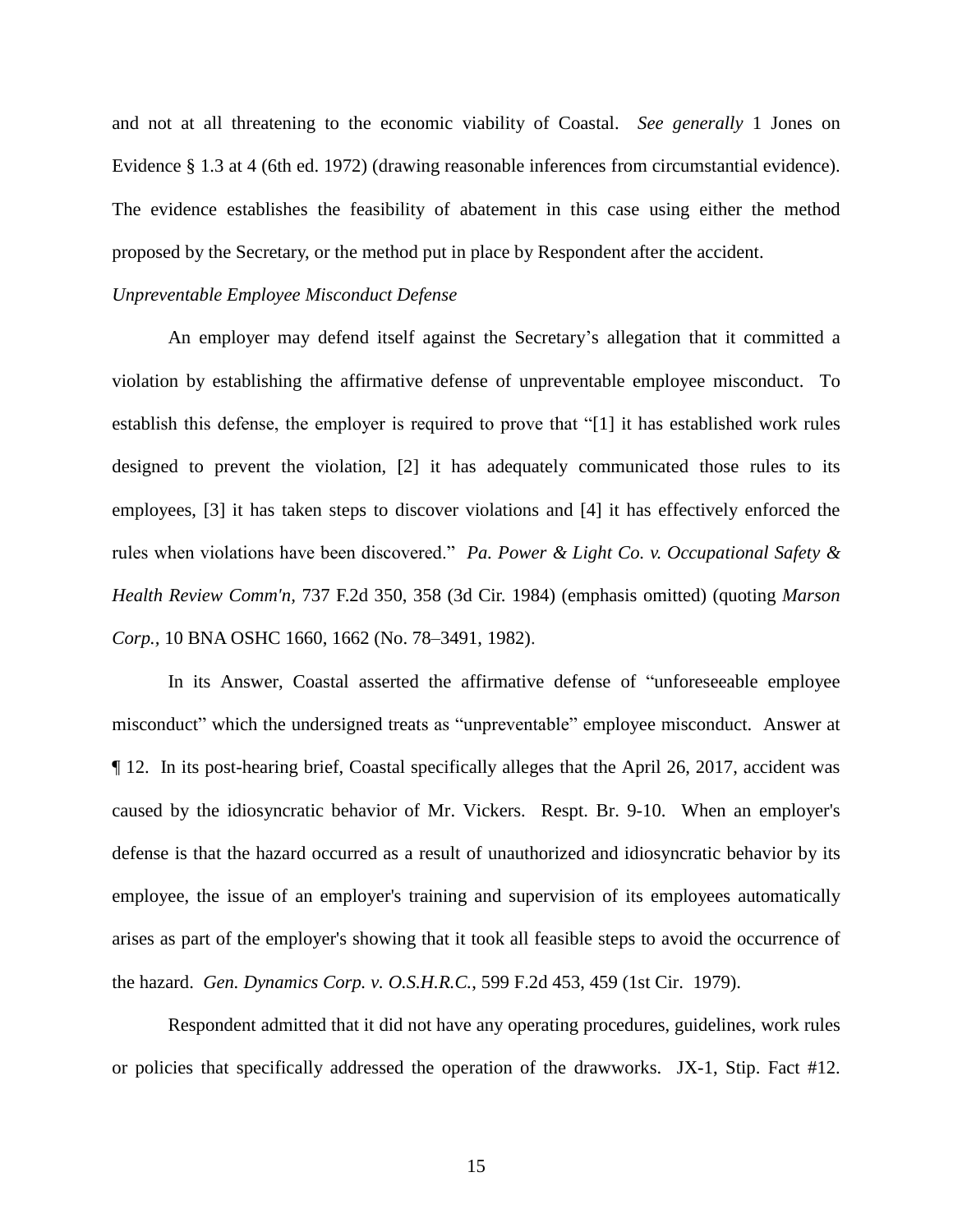Also, Respondent provided no training related to the operation of the drawworks to the rig operator prior to the accident on April 26, 2017. JX-1, Stip. Fact #10. The injured employee, [redacted], testified that he did not receive rig operations training. Tr. 61. Mr. [redacted] testified that he wasn't given any materials on how to operate a rig or change slips. Tr. 62. Dave Vickers testified that he didn't receive any supervision after being hired by Coastal. Tr. 85. Mr. Vickers also testified that he did not receive supervisor training although he had 3-4 crew members that reported to him. Tr. 86. Kevin Wright testified that Coastal does not have company rules (written or otherwise) to chain down the brake handle --- it's just commonly known. Tr. 105-06. Mr. Wright testified that Dave Vickers did not receive any training after he was hired by Coastal. Tr. 116-17. Further, Mr. Wright testified that he never observed Mr. Vickers perform his duties even though Dave Vickers reported to him. Tr. 117. In the absence of any evidence of work rules, procedures, policies, or guidance related to the operation of the drawworks, the undersigned need not address the effectiveness of their communication to Coastal's employees. Additionally, the fact that Kevin Wright was responsible for workplace safety but failed to supervise and, at a minimum, observe Dave Vickers in the performance of his duties reflects a lack of diligence to discover violations such as the one cited here.

According to Mr. Vickers, he simply forgot to secure the brake of the drawworks. Tr. 89. During his interview with CO Clugston, Mr. Vickers admitted that he made a mistake in not chaining the brake and he knew he was supposed to do it. Tr. 47-48. He further stated that he had been operating drawworks for over 30 years and should have chained the brake in place. Tr. 49. *See* GX-3 at 15 (depicting the drawworks brake held down by a chain). Kevin Wright testified that Dave Vickers had over 30 years of experience plugging and servicing wells when he was hired by Coastal. Tr. 172. Mr. Wright also testified that Dave Vickers did not receive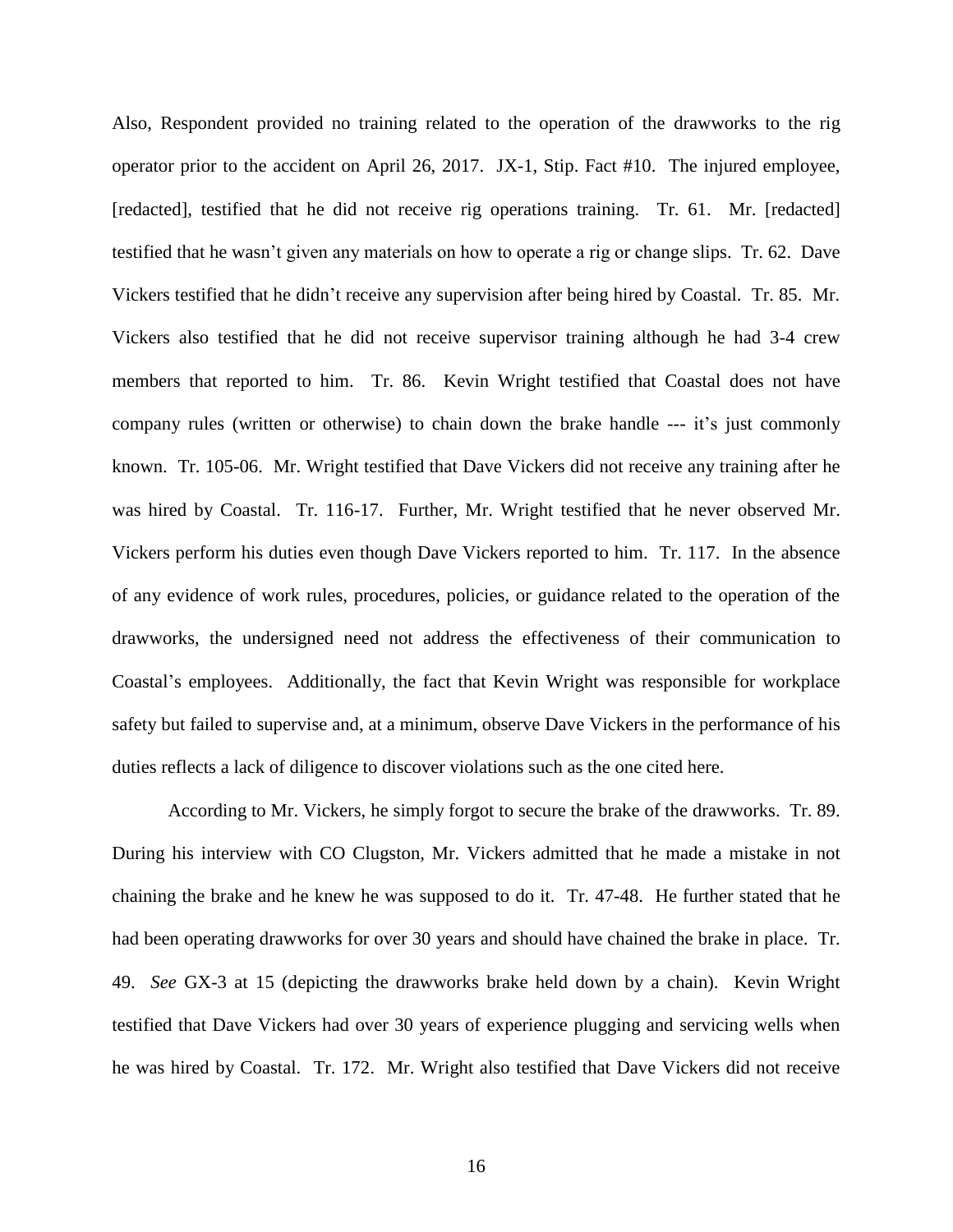any training upon hire. Tr. 116-17. According to Mr. Wright, any employee hired above a "derrick hand" is not going to receive training on API Section 9.4.4 because it is assumed that anyone with that level of experience already knows how to do it. Tr. 115. In this case, Respondent's total reliance on Mr. Vickers' prior experience and common sense translated to an absence of training, instruction, and supervision. This approach is flawed in that it fails to take into account human error, as happened here when Mr. Vickers forgot to secure the brake, or the fact that every worksite is different. Expert witness Gregory Milford opined that it is not acceptable to rely on solely on an employee's prior experience to determine competency given the differences in workplaces. Tr. 157. The Sixth Circuit has held that employers cannot count on employees' common sense and experience to preclude the need for instructions. *Danis-Shook Jt. Venture XXV v. Sec'y of Labor,* 319 F.3d 805, 811 (6th Cir. 2003). Additionally, it has been held that "[i]n cases involving negligent behavior by a supervisor or foreman which results in dangerous risks to employees under his or her supervision, such fact raises an inference of lax enforcement and/or communication of the employer's safety policy." *Id.* The record reflects that Respondent did not formally discipline any employee as a result of the April 26, 2017, accident. JX-1, Stip. Fact #9. According to Kevin Wright, Dave Vickers was simply reminded to chain down the drawworks brake during a post-investigation meeting to discuss the accident. Tr. 118.<sup>6</sup> Finally, the Secretary's Expert, Gregory Milford opined that Coastal had polices, such as its drug and alcohol policies, that were not always enforced. In sum, the evidence does not support Respondent's claim of unpreventable employee misconduct.

<sup>&</sup>lt;sup>6</sup> At the hearing, Respondent introduced several Employee Discipline Reports for incidents unrelated to the April 26, 2017, accident. RX-11(a), 11(b), 12(a), 12(b), 12(c), 12(d), 12(e), 12(f), 12(g), and 12(h).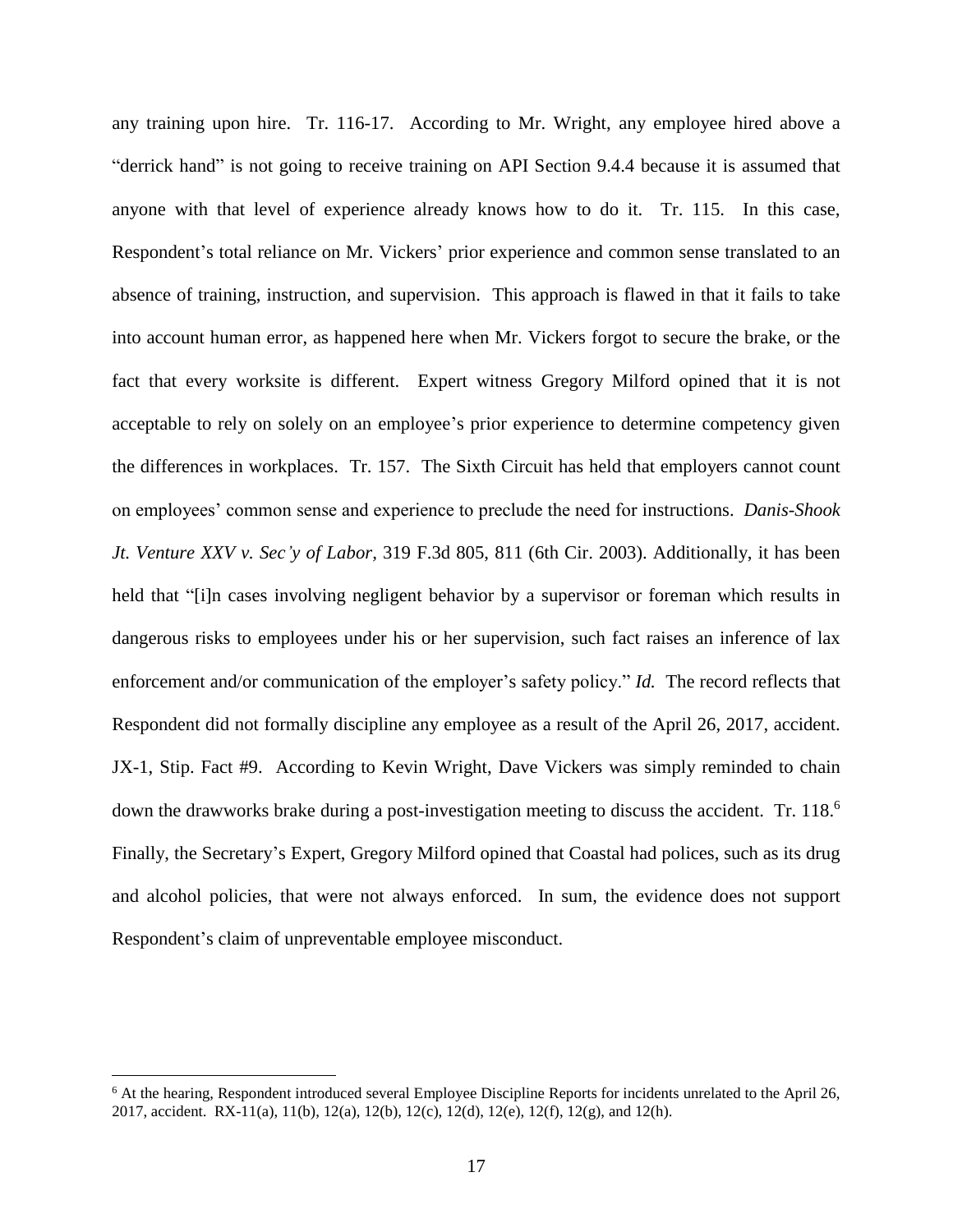# **PENALTY**

"Section 17(j) of the Act, [29 U.S.C. § 666\(j\),](http://web2.westlaw.com/find/default.wl?mt=LaborAndEmployment&db=1000546&rs=WLW14.01&docname=29USCAS666&rp=%2ffind%2fdefault.wl&findtype=L&ordoc=1994530560&tc=-1&vr=2.0&fn=_top&sv=Split&tf=-1&referencepositiontype=T&pbc=00892488&referenceposition=SP%3b267600008f864&utid=1) requires that when assessing penalties, the Commission must give due consideration to four criteria: the size of the employer's business, gravity of the violation, good faith, and prior history of violations." *Hern Iron Works, Inc.*, 16 BNA OSHC 1619, 1624 (No. 88-1962, 1994) (internal citations omitted). When determining gravity, the Commission considers the number of exposed employees, the duration of their exposure, whether precautions could have been taken against injury, and the likelihood of injury. *Capform, Inc.*, 19 BNA OSHC 1374, 1378 (No. 99-0322, 2001), *aff'd*, 34 F. App'x 85(5th Cir. 2000 (unpublished). Gravity is typically the most important factor in determining penalty. *Id.* The Commission is the "final arbiter" of penalties. *Hern Iron Works,* 16 BNA OSHC at 1622 (citation omitted).

The proposed penalty for the violation at issue is  $$11,408$ .<sup>7</sup> CO Clugston testified that the severity of the violation is rated "high" due to the nature of the injury --- amputation. CO Clugston further testified that the gravity is rated "greater" based on the probability/likelihood of an incident happening. Respondent was given a 10% reduction for size. The Compliance Officer's testimony regarding the penalty factors is uncontroverted, and, based on the evidence adduced at the hearing, the undersigned finds that the proposed penalty is appropriate.

<sup>7</sup> On November 2, 2015, Congress enacted the Federal Civil Penalties Inflation Adjustment Act Improvements Act of 2015, Public Law 114-74, sec. 701, which further amended the Federal Civil Penalties Inflation Adjustment Act of 1990 as previously amended by the 1996 Debt Collection Improvement Act (collectively, the "Prior Inflation Adjustment Act"), to improve the effectiveness of civil monetary penalties and to maintain their deterrent effect. The Inflation Adjustment Act required agencies to: (1) Adjust the level of civil monetary penalties with an initial "catch-up" adjustment through an interim final rule (IFR); and (2) make subsequent annual adjustments for inflation, no later than January 15 of each year. The maximum penalty for a violation cited in 2017 and characterized as "serious" was \$12,675.00.